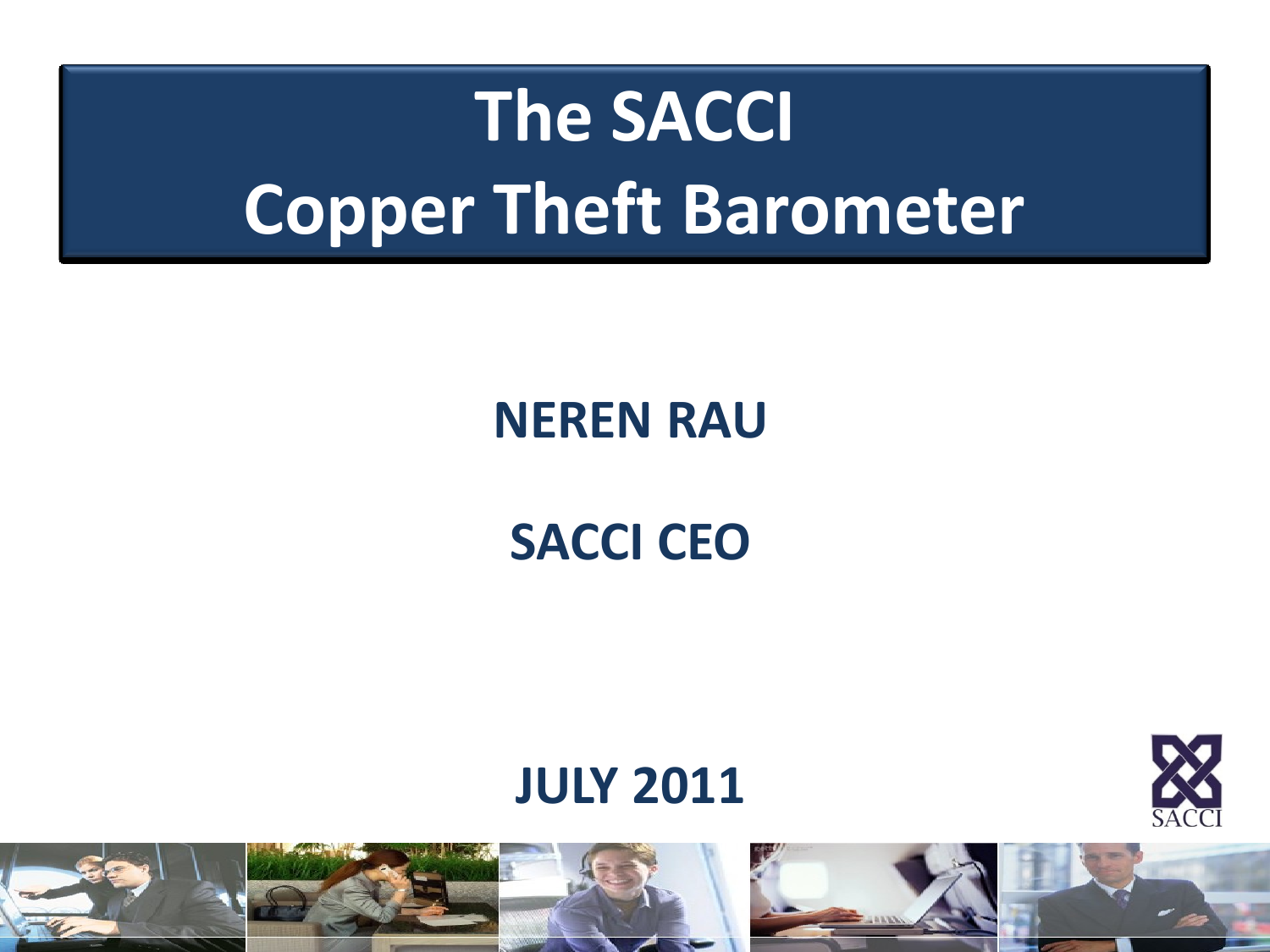## **Presentation Overview**

• **Anti-Theft Strategy**

• **Demand for Copper**

• **Outlook: Risk Factors**





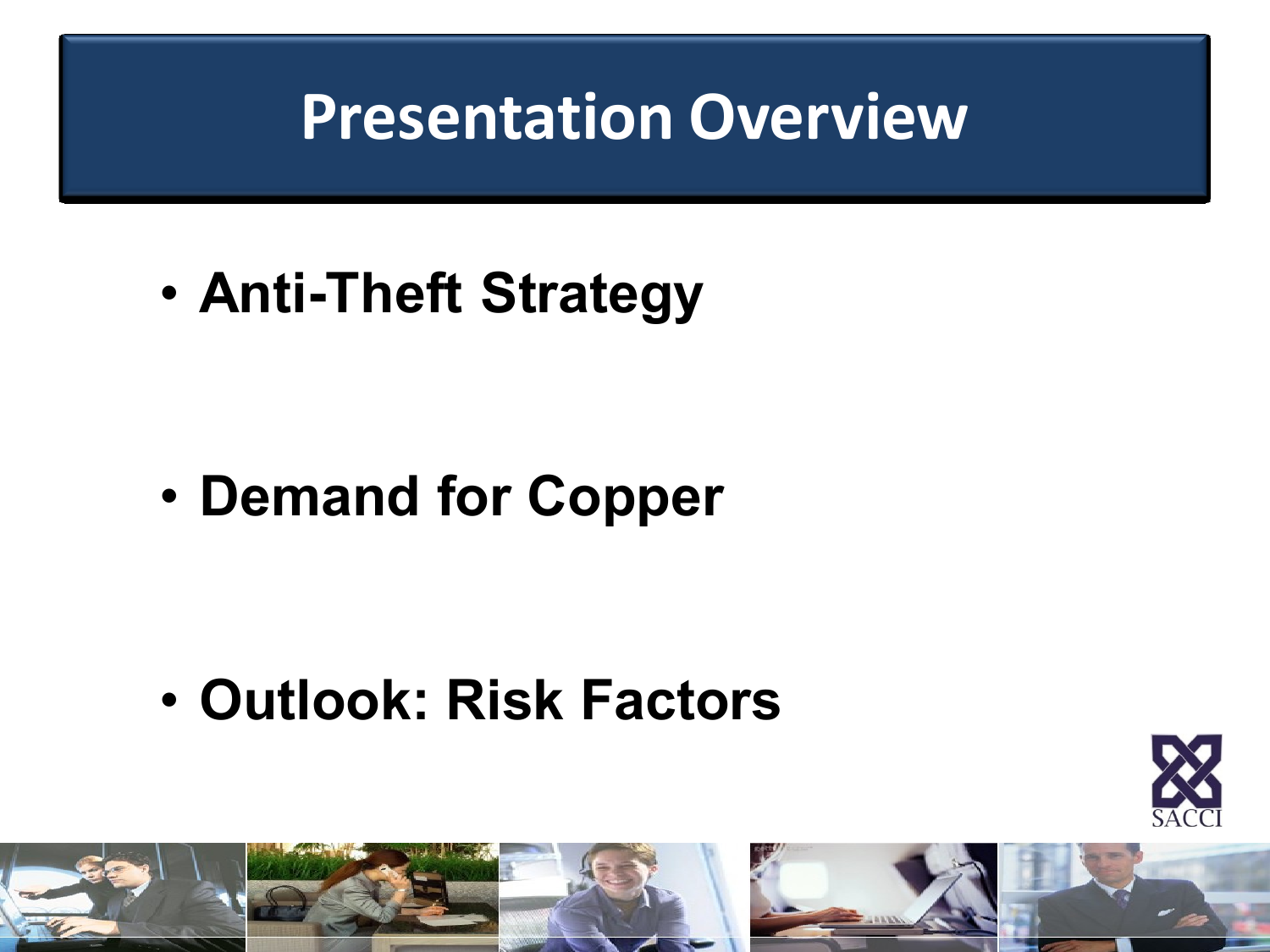# **Anti-Copper Theft Strategy**

### • **Profile >>>>> Roadshow >>>> Political**

### • **Concurrent Strategies**

- o **Individual Parastatal Strats**
- o **Munic Strategies**
- o **BAC**
- o **R49M**





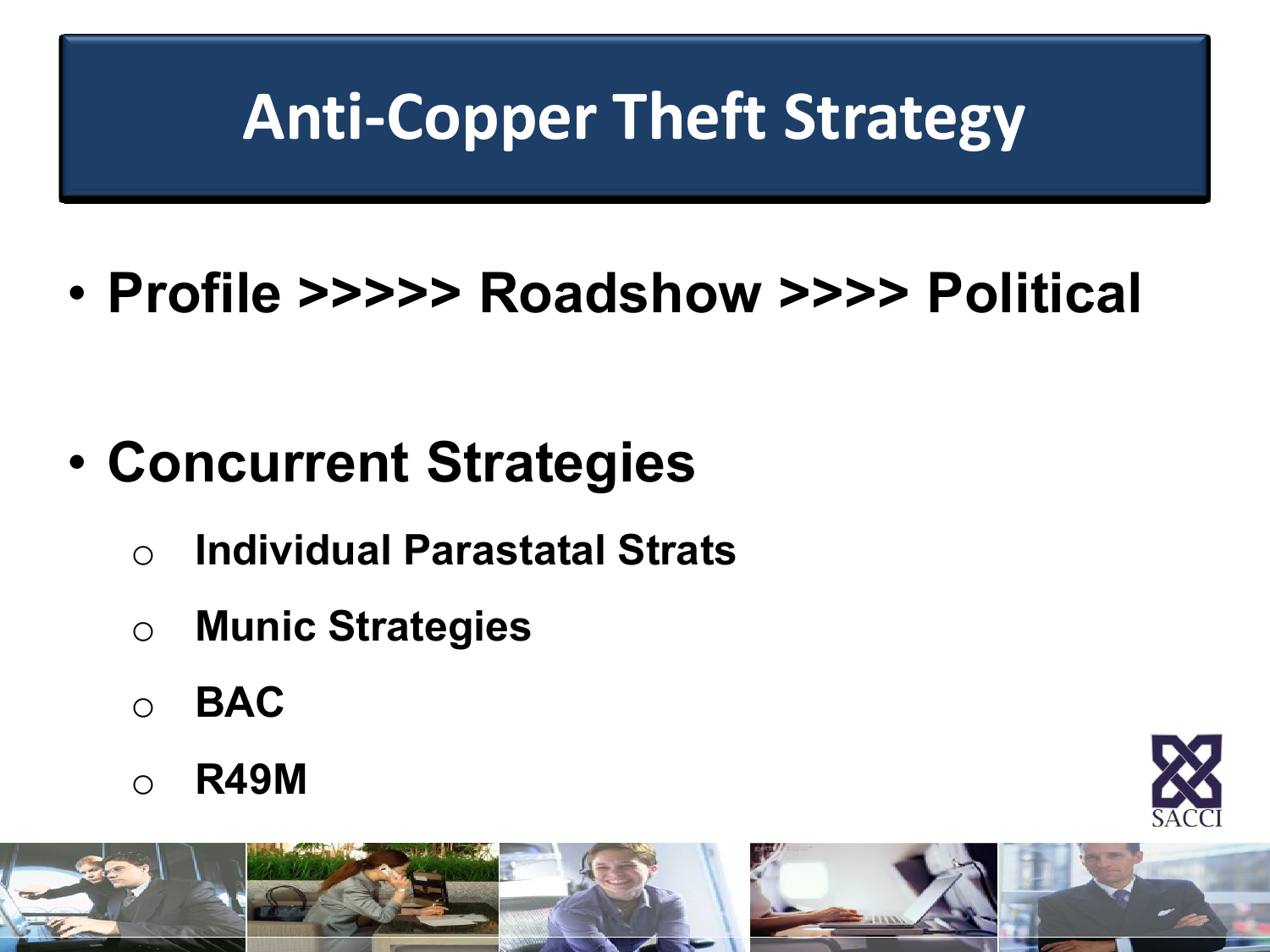## **Copper Theft Statistics April 09 to May 11**

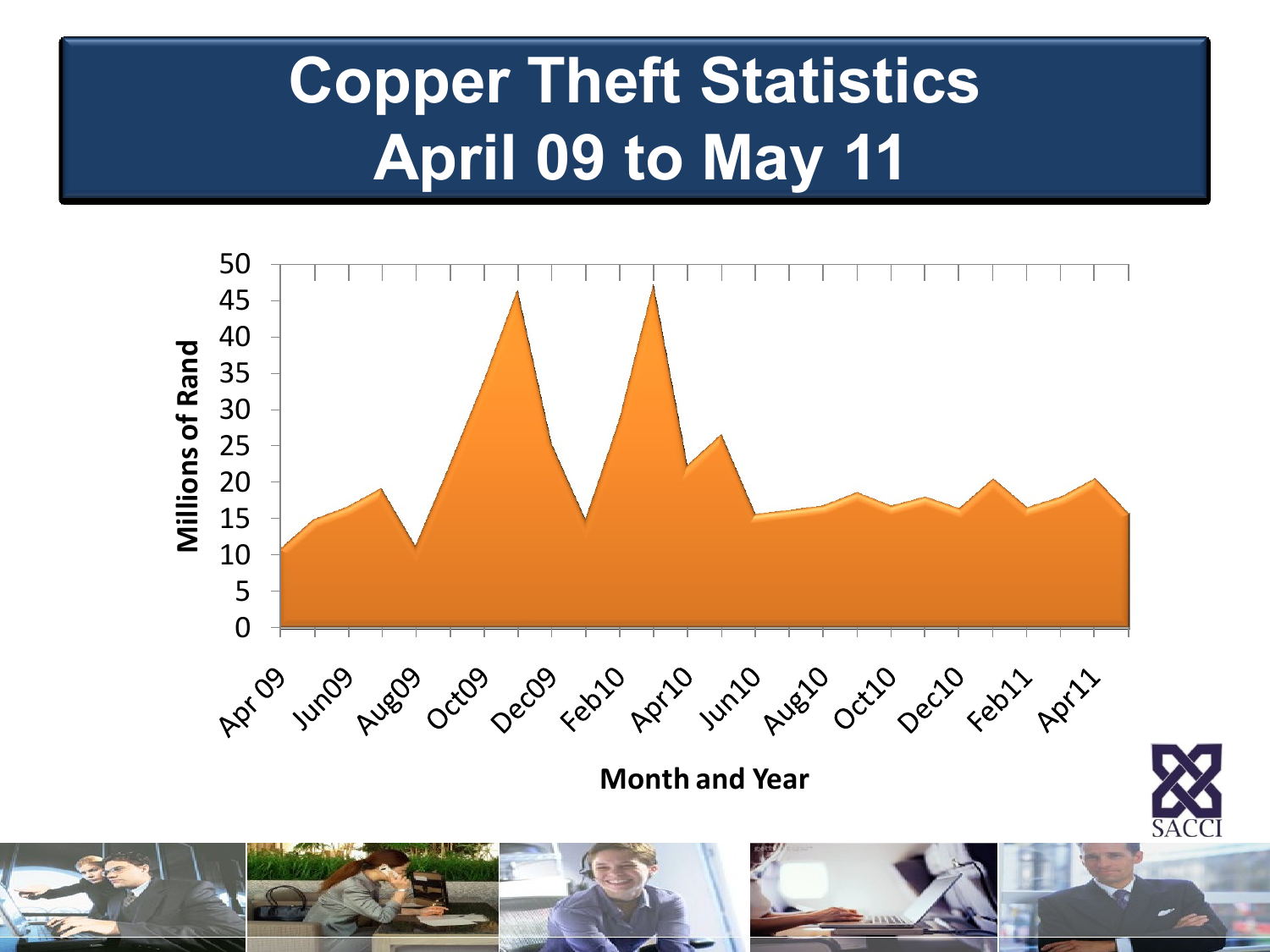# **Copper Theft Barometer December 2010 to May 2011**





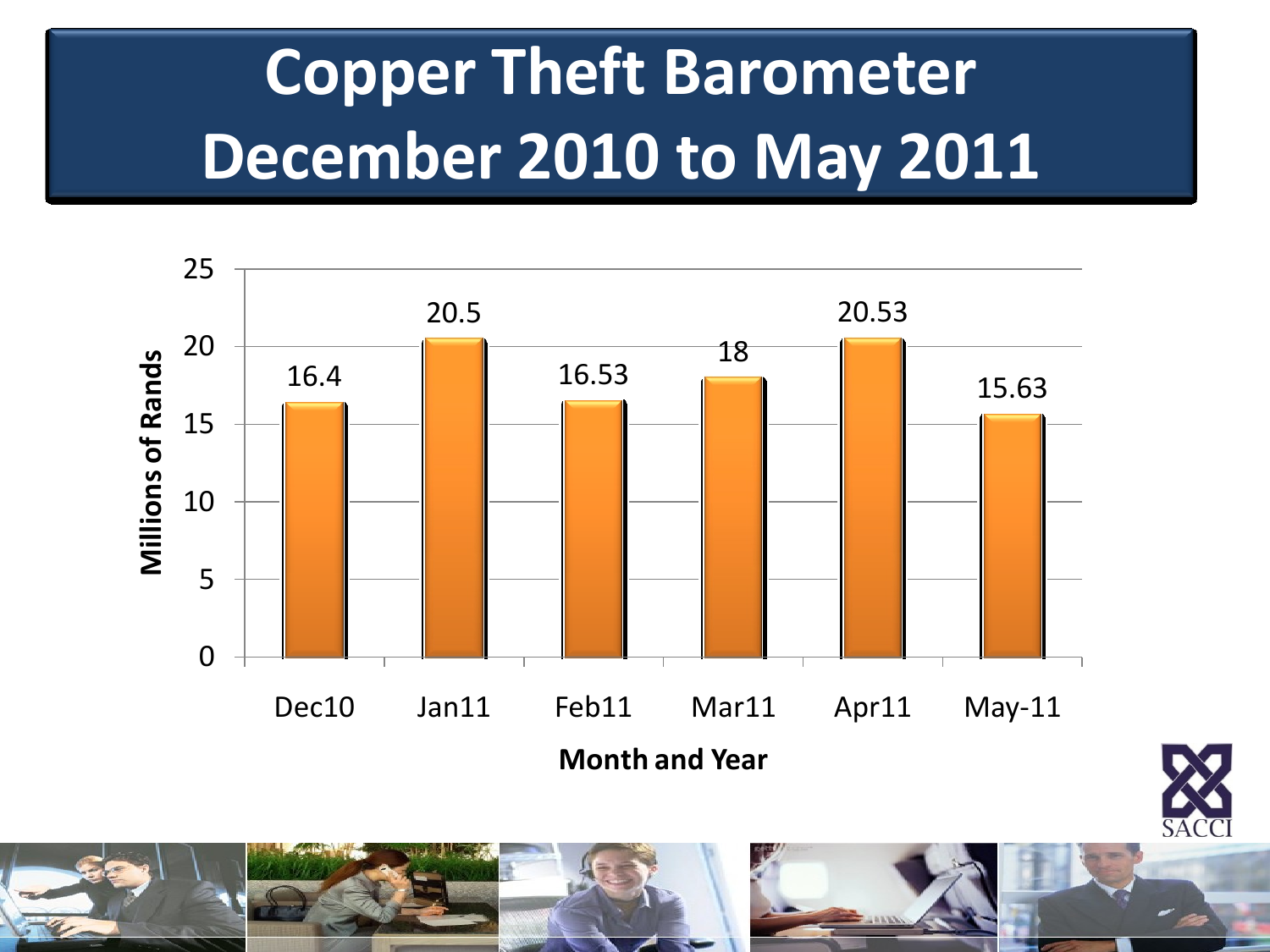## **Copper Prices in US\$ Per Ton**





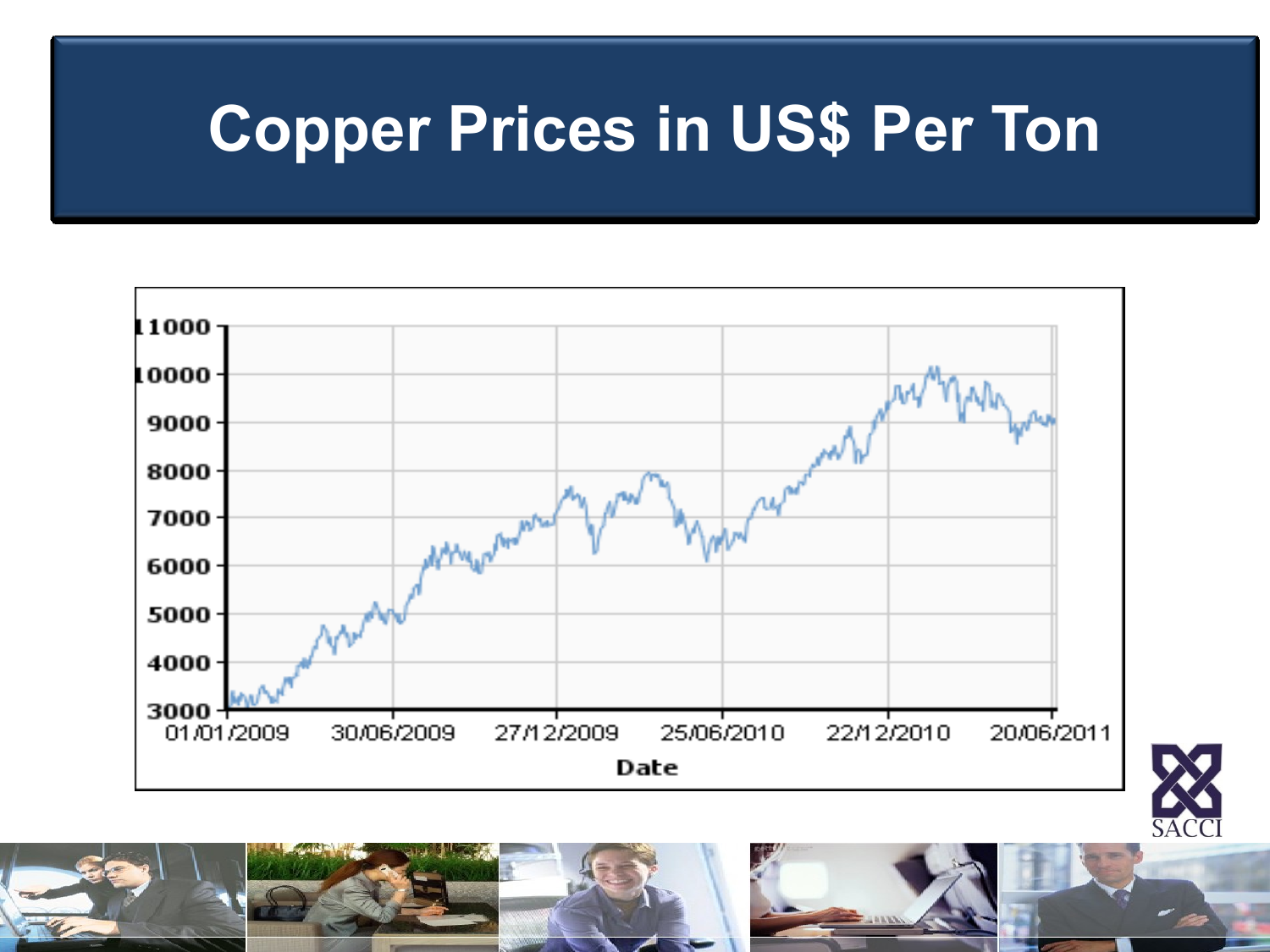# **SA Exports Of Copper HS CODE 7404 Jan – March 11**





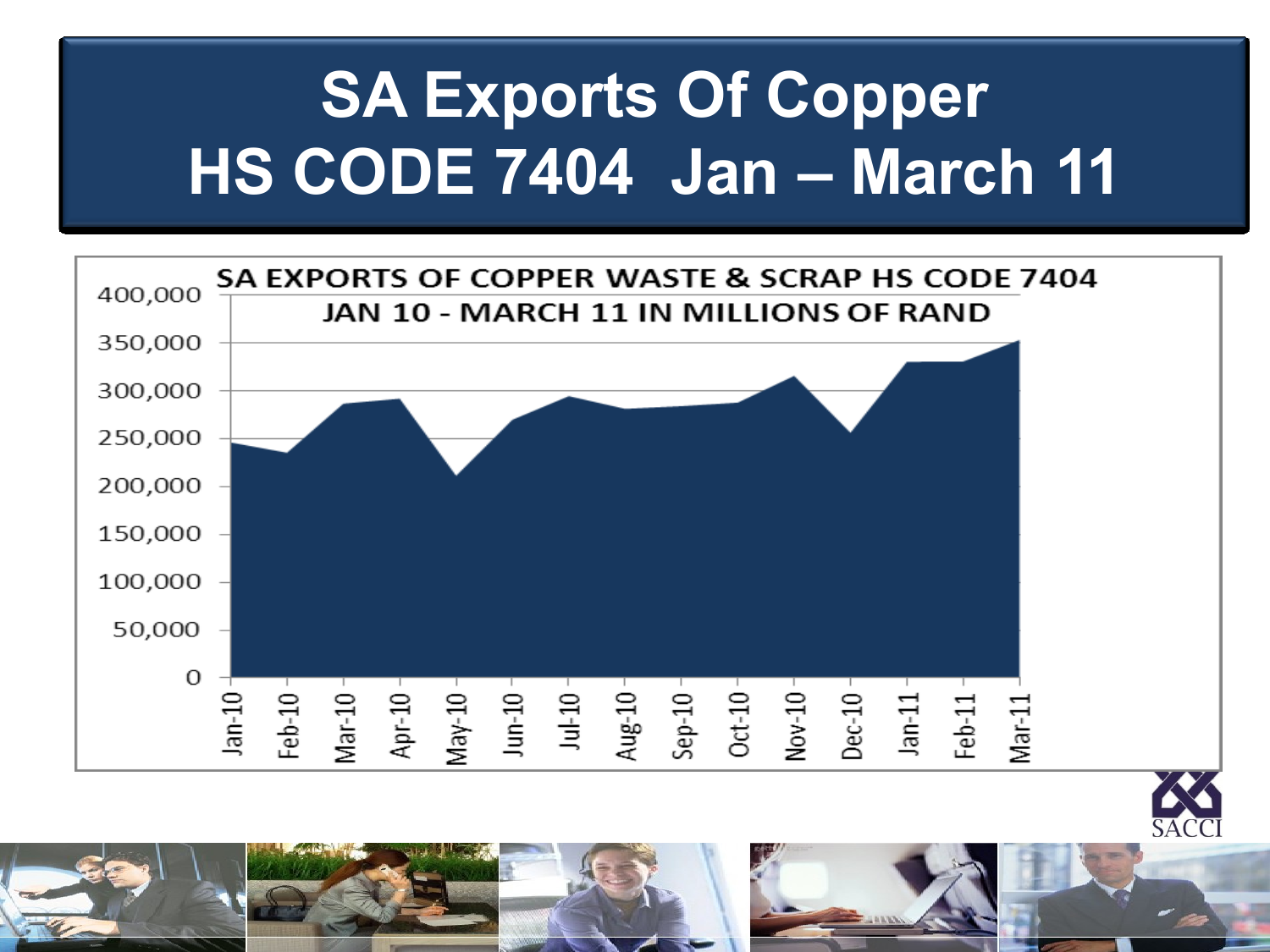#### **Factors influencing reduction in levels of contrart in South Africa (contrart in South Africa Complete in South Africa Contrarty Complete in The Report in South Africa Complete in The Report in South Africa Complete in The Report in South Africa Complete in The Reduction of Levels of Copper Theft**

- **Increasing numbers of unemployed**
- **Increasing number of illegal immigrants involved**
- **Low risk in accessing some cable networks**
- **Accessibility to cable networks**
- **Involvement of organized groups / syndicates**





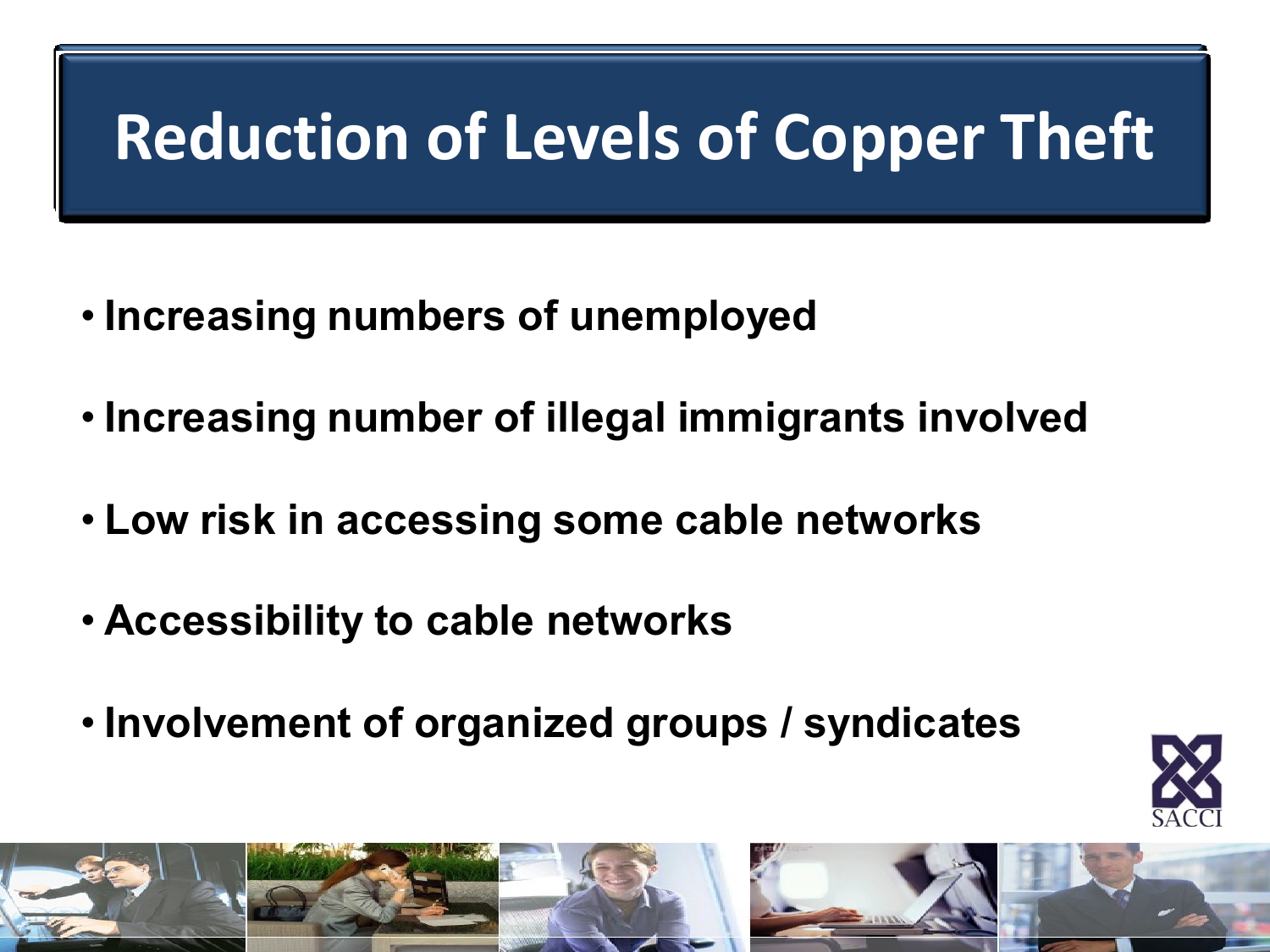# **Reduction of Levels of Copper Theft**

- **Weak export control measures**
- **Weak inspection measures of containers**
- **Increasing price of copper (longer term)**
- **Increasing demand for copper locally and internationally**
- **Insufficient control / legislation regarding processing, sale, import or export of non-ferrous metals**